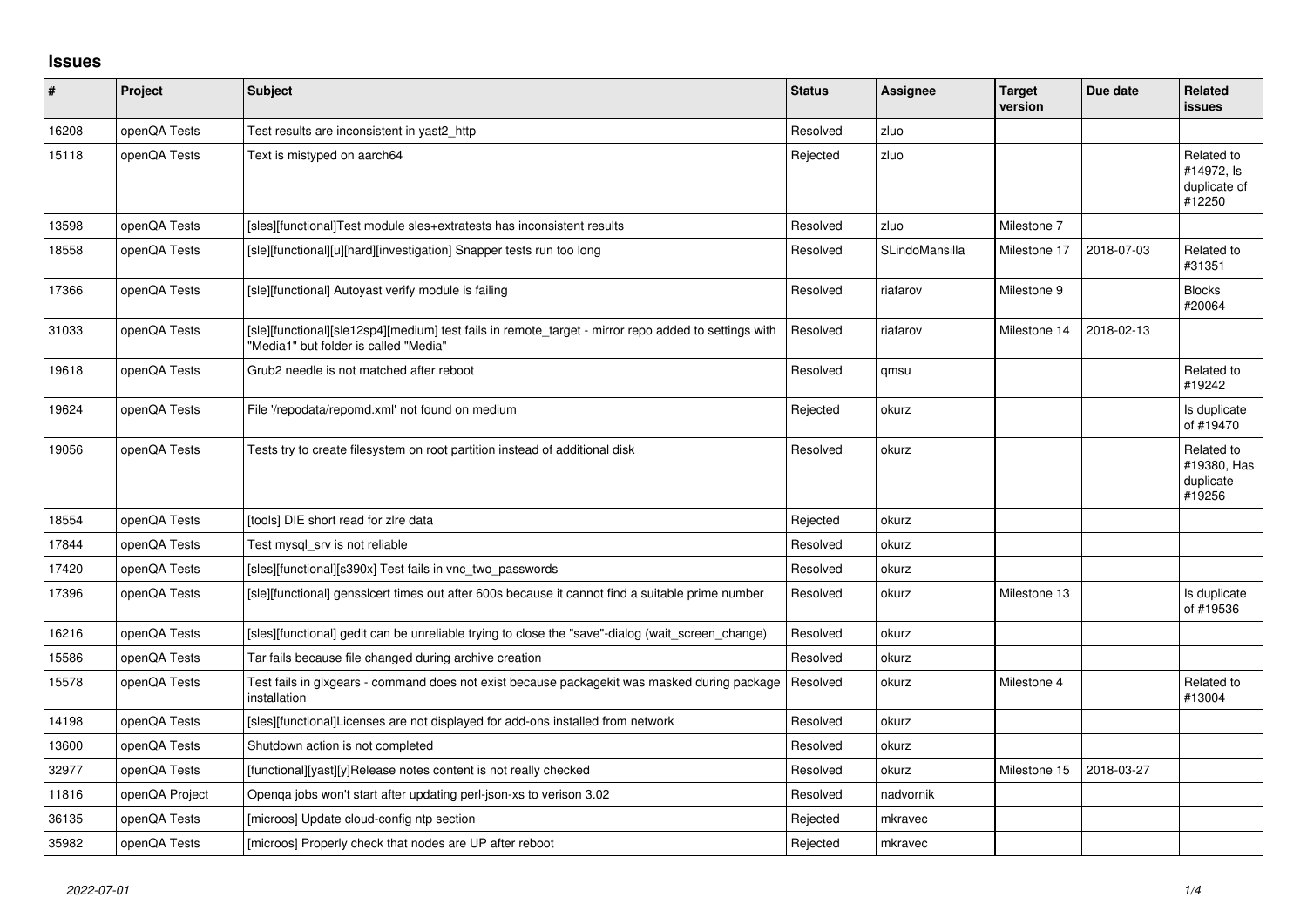| $\sharp$ | Project      | <b>Subject</b>                                                              | <b>Status</b> | <b>Assignee</b> | <b>Target</b><br>version | Due date | Related<br><b>issues</b> |
|----------|--------------|-----------------------------------------------------------------------------|---------------|-----------------|--------------------------|----------|--------------------------|
| 35613    | openQA Tests | [microos] Test fails to reboot                                              | Closed        | mkravec         |                          |          |                          |
| 35530    | openQA Tests | [microos] Worker nodes fail to login after reboot                           | Resolved      | mkravec         |                          |          |                          |
| 35278    | openQA Tests | [microos] Implement cluster deployment with cri-o instead of docker         | Resolved      | mkravec         |                          |          |                          |
| 35137    | openQA Tests | [microos] Test openQA workers realiability under load                       | Closed        | mkravec         |                          |          |                          |
| 34672    | openQA Tests | [microos] Use mixed case for node names                                     | Resolved      | mkravec         |                          |          |                          |
| 34630    | openQA Tests | [microos] Make CaaSP mutexes smarter                                        | Resolved      | mkravec         |                          |          |                          |
| 34627    | openQA Tests | [microos] Fix race condition when using certificate that is still generated | Rejected      | mkravec         |                          |          |                          |
| 34528    | openQA Tests | [microos] Fix first login issue on VMX images                               | Resolved      | mkravec         |                          |          |                          |
| 33790    | openQA Tests | [microos] Add test for container registry                                   | Rejected      | mkravec         |                          |          |                          |
| 33787    | openQA Tests | [microos] Add tests for add master nodes / removal of nodes                 | Resolved      | mkravec         |                          |          |                          |
| 33730    | openQA Tests | [microos] Test fails to find conformance test results                       | Resolved      | mkravec         |                          |          |                          |
| 33112    | openQA Tests | [microos] Test images-next                                                  | Resolved      | mkravec         |                          |          |                          |
| 33094    | openQA Tests | [microos] Installation with different keyboard                              | New           | mkravec         |                          |          |                          |
| 32365    | openQA Tests | [microos] Add test for release notes                                        | Resolved      | mkravec         |                          |          |                          |
| 31786    | openQA Tests | [microos] Nonce does not match                                              | Resolved      | mkravec         |                          |          |                          |
| 31588    | openQA Tests | [microos] Add MicroOS role test into openQA                                 | Closed        | mkravec         |                          |          |                          |
| 31519    | openQA Tests | [microos] Update repository is ready in transactional-update test on kubic  | Resolved      | mkravec         |                          |          |                          |
| 31468    | openQA Tests | [microos] Cloud-config for VMX images has outdated repository               | Rejected      | mkravec         |                          |          |                          |
| 31393    | openQA Tests | [CaaSP] Make sure kubeconfig is downloaded before tests continue            | Resolved      | mkravec         |                          |          |                          |
| 31390    | openQA Tests | [CaaSP] Retry if update fails                                               | Closed        | mkravec         |                          |          |                          |
| 30802    | openQA Tests | [microos] Add test for kured reboot method                                  | Rejected      | mkravec         |                          |          |                          |
| 30796    | openQA Tests | [microos] Make MicroOS tests more reliable                                  | Resolved      | mkravec         |                          |          |                          |
| 30355    | openQA Tests | [caasp] Tie velum footer to BETA variable                                   | Resolved      | mkravec         |                          |          |                          |
| 27991    | openQA Tests | [microos] Test retry on failed orchestrations                               | Resolved      | mkravec         |                          |          |                          |
| 23420    | openQA Tests | [microos] Test that /var/lib/docker is on separate partition                | Resolved      | mkravec         |                          |          |                          |
| 20908    | openQA Tests | [microos] Setup CaaSP 2.0 in openQA                                         | Resolved      | mkravec         |                          |          |                          |
| 20686    | openQA Tests | [microos] Test for cluster updates                                          | Resolved      | mkravec         |                          |          |                          |
| 20684    | openQA Tests | [microos] Split stack_controller tests into modules                         | Resolved      | mkravec         |                          |          |                          |
| 20666    | openQA Tests | [microos] Improve transactional-update test                                 | Resolved      | mkravec         |                          |          |                          |
| 20462    | openQA Tests | [microos] Export logs from autoyast nodes                                   | Resolved      | mkravec         |                          |          |                          |
| 19490    | openQA Tests | [microos] Set up stagings                                                   | Resolved      | mkravec         |                          |          |                          |
| 19488    | openQA Tests | [microos] Add cluster deployment test for KVM images using cloud-config     | Resolved      | mkravec         |                          |          |                          |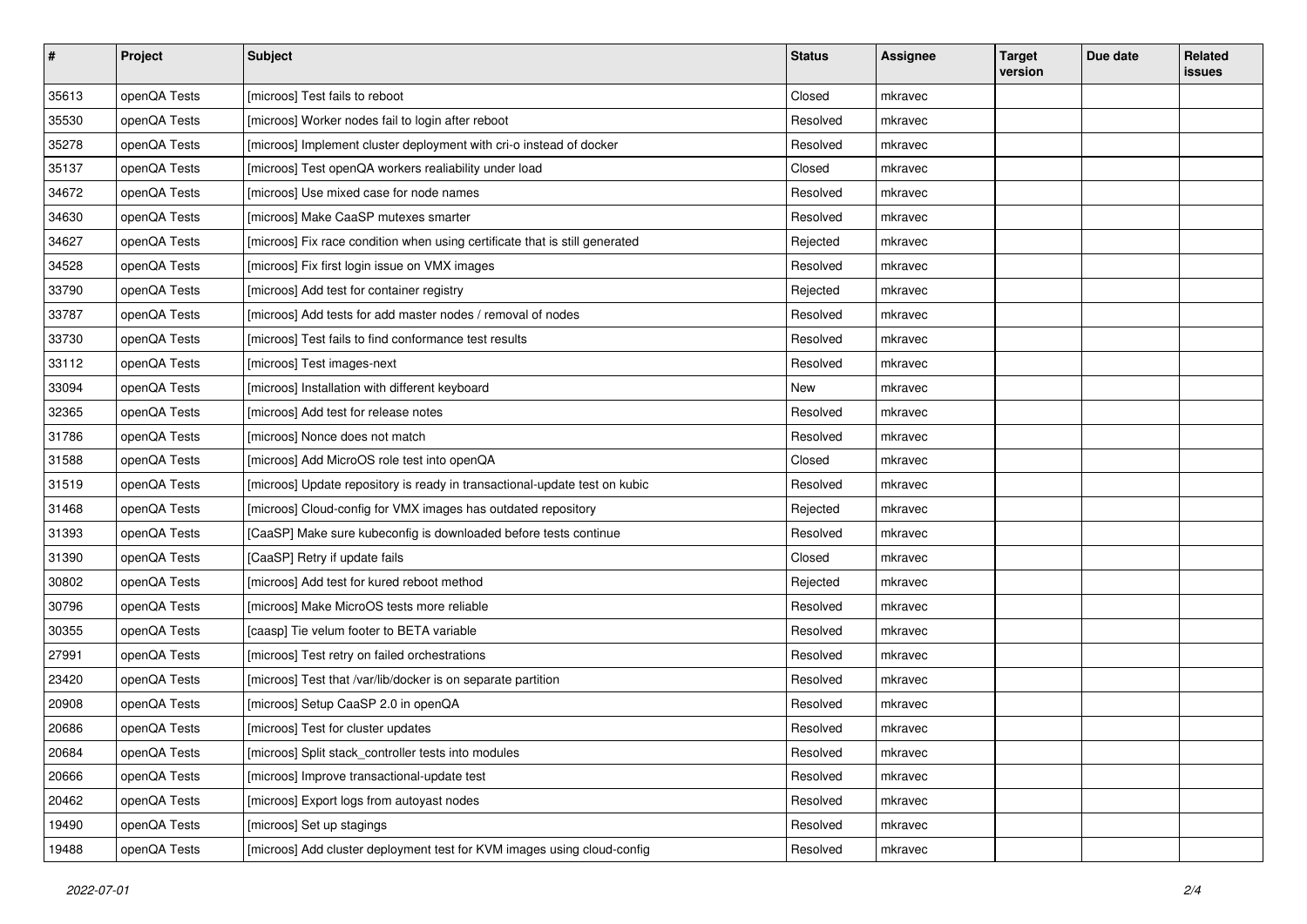| $\vert$ # | Project        | <b>Subject</b>                                                         | <b>Status</b> | <b>Assignee</b> | <b>Target</b><br>version | Due date | Related<br>issues         |
|-----------|----------------|------------------------------------------------------------------------|---------------|-----------------|--------------------------|----------|---------------------------|
| 19468     | openQA Tests   | [microos] test fails in oci install                                    | Resolved      | mkravec         |                          |          |                           |
| 17546     | openQA Tests   | Set up SLES-JeOS-SP3 in openQA                                         | Resolved      | mkravec         |                          |          |                           |
| 16612     | openQA Tests   | Autoyast installation does not have second stage on CaaSP              | Resolved      | mkravec         |                          |          |                           |
| 16412     | openQA Tests   | [microos] Rename distribution from CASP to CaaSP                       | Resolved      | mkravec         | Milestone 9              |          |                           |
| 16212     | openQA Tests   | Test fails in vnc_two_passwords                                        | Resolved      | mkravec         |                          |          |                           |
| 16098     | openQA Tests   | yast2_lan_restart test has soft_failures referencing fixed bugs        | Resolved      | mkravec         |                          |          |                           |
| 16054     | openQA Tests   | Test fails in yast2_nis after job restart                              | Resolved      | mkravec         |                          |          |                           |
| 14164     | openQA Tests   | Autoyast license test use wrong devices                                | Resolved      | mkravec         |                          |          |                           |
| 13784     | openQA Tests   | yast2_ftp test is failing on invalid certificate                       | Resolved      | mkravec         |                          |          |                           |
| 13710     | openQA Tests   | yast2_lan fails on script_sudo matching previous password prompt       | Resolved      | mkravec         |                          |          |                           |
| 13708     | openQA Tests   | xterm fails to start during sleep                                      | Resolved      | mkravec         |                          |          |                           |
| 13700     | openQA Tests   | yast2_i test failing on low timeout                                    | Resolved      | mkravec         |                          |          |                           |
| 13596     | openQA Tests   | yast2 sw_single command fails with segmentation fault                  | Rejected      | mkravec         |                          |          |                           |
| 13214     | openQA Tests   | Next button is ignored in user_settings but works on second try        | Resolved      | mkravec         |                          |          | Related to<br>#14102      |
| 13210     | openQA Tests   | OpenQA is testing SP1 instead of SP2                                   | Closed        | mkravec         |                          |          | Is duplicate<br>of #13156 |
| 11656     | openQA Tests   | Check that system can not be installed without accepting the license   | Resolved      | mkravec         |                          |          |                           |
| 11310     | openQA Tests   | fix failing update tests                                               | Resolved      | mkravec         |                          |          |                           |
| 9656      | openQA Tests   | Add name to RAID array during partitioning                             | Closed        | mkravec         |                          |          |                           |
| 9526      | openQA Tests   | Use tests not specific to JeOS for all SUSE distributions              | Resolved      | mkravec         |                          |          |                           |
| 16368     | openQA Tests   | Test fails in online_migration_setup                                   | Resolved      | mitiao          |                          |          | Related to<br>#16718      |
| 16364     | openQA Tests   | Test fails in register_system because of short timeout                 | Resolved      | mitiao          |                          |          |                           |
| 17376     | openQA Tests   | Login check types types invalid characters                             | Resolved      | michalnowak     |                          |          |                           |
| 17374     | openQA Tests   | Used repository does not exist on download.suse.de                     | Resolved      | michalnowak     |                          |          |                           |
| 16210     | openQA Tests   | Test results are inconsistent in yast2_samba                           | Resolved      | michalnowak     |                          |          |                           |
| 16056     | openQA Tests   | Test fails in yast2_tftp                                               | Resolved      | michalnowak     |                          |          |                           |
| 13698     | openQA Tests   | Crash test is failing                                                  | Resolved      | michalnowak     |                          |          |                           |
| 19044     | openQA Tests   | [ha][scc]test fails in drbd                                            | Resolved      | Idevulder       |                          |          |                           |
| 33676     | openQA Project | Group results by group name, not build number in parent group overview | Resolved      | ilausuch        | <b>Current Sprint</b>    |          |                           |
| 15472     | openQA Tests   | Unreachable network in HA hacluster                                    | Rejected      | hsehic          | Milestone 4              |          | Is duplicate<br>of #15416 |
| 13212     | openQA Tests   | Bernhard user is not default login choice                              | Resolved      | dzyuzin         |                          |          |                           |